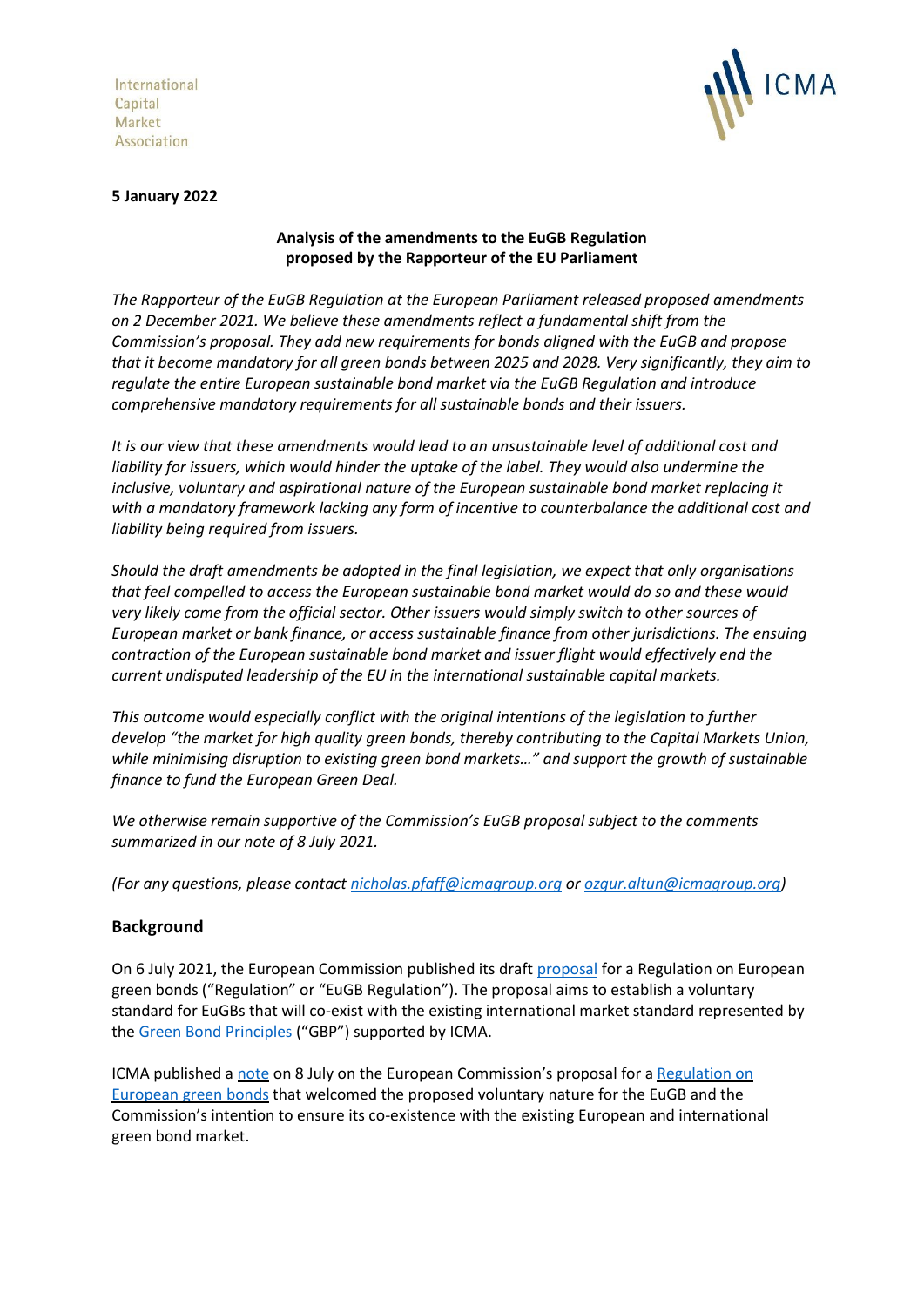We also noted that many of the recommendations of th[e Technical Expert Group](https://ec.europa.eu/info/publications/sustainable-finance-technical-expert-group_en) (TEG) to which ICMA contributed as a member had been adopted. We underlined that the provision allowing for Taxonomy alignment within a 5-year period as a strong positive allowing for the use of EuGBs in transition-enabling projects. We otherwise highlighted areas of concern notably the absence of any of the flexibility provisions recommended by the TEG for alignment with the Taxonomy and the lack of full Taxonomy grandfathering. We expressed concern that these could significantly hinder the label's usability and international uptake.

On 2 December 2021, the Rapporteur of the file in the European Parliament released its draft proposed [amendments](https://www.europarl.europa.eu/doceo/document/ECON-PR-700638_EN.html) to the EuGB Regulation ("Rapporteur amendments"). The Rapporteur amendments reflect a fundamental shift from the Commission's proposal as they aim to regulate the entire European sustainable bond market. They also add new requirements for the European green bond designation ("EuGB" or "EU GBS") which we analyse below.

# **Aiming to regulate the entire European sustainable bond market via the EuGB Regulation**

One of the most significant aspects of the Rapporteur amendments is the ambition to regulate via the EuGB Regulation all types of sustainable bonds (including green, social, sustainability bonds and sustainability-linked bonds) as of its entry into force.

The Rapporteur amendments lead to the imposition of a host of additional obligations on the European sustainable bond market relating to disclosures, reporting and external verification at both the product and issuer level which are further detailed in other sections of this paper. External reviewers of all sustainable bonds would also come under the registration and supervision of ESMA. The mandatory coverage and scope of external reviews are considerably broadened.

As detailed below, these measures would fundamentally change the liability and costs incurred by sustainable bond issuers in the European market. Although the stated intention is to improve the transparency and integrity of the sustainable bond market, the most likely and unintended outcome would be to discourage issuers from using it. While it is indeed feasible to add mandatory requirements for issuance in the European sustainable bond market, it is not possible to force issuers to use it.

# **Raising cost and liability for all sustainable bond issuers without counterbalancing incentives**

The Rapporteur amendments include several dispositions that would significantly increase costs and legal liability risks for issuers which will deter the issuance of sustainable bonds. There are indeed no proposed incentives (e.g. regulatory or financial) to counterbalance the additional cost and liability being required from issuers. These amendments include:

**Mandatory incorporation of an extended factsheet into prospectuses** compliant with the EU Prospectus Regulation (2017/1129) for all sustainable bond issuers. The proposed amended content of factsheets would require additional legal advice for comprehensive disclosures some of which involve forward-looking and/or subjective statements and commitments (e.g. on wider entity-level sustainability strategy and targets, Taxonomy alignment, transition plans, annual targets for SLBs). This will result in increased costs and liability risk for both issuers and external reviewers and act as a significant disincentive to the issuance of sustainable bonds within the scope of the EU Prospectus Regulation. Some issuers may also simply not be willing to accept the high level of risk associated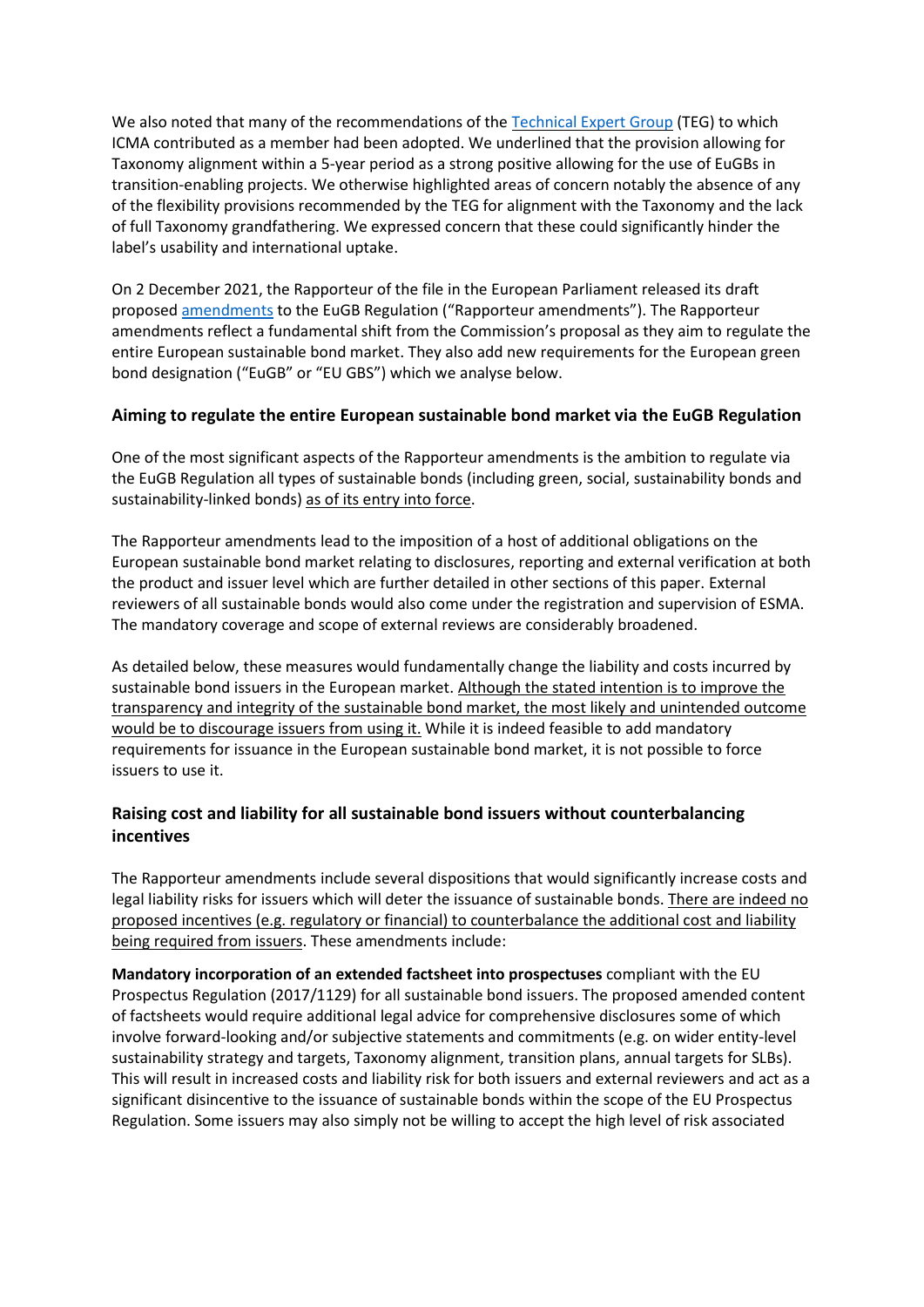with incorporating such information into a prospectus given the increased liability associated with prospectus disclosure in many EU and non-EU jurisdictions<sup>1</sup>.

**Requirements for Taxonomy alignment plans for EuGBs** to be based on annual intermediate targets and subject to annual external review. The failure to achieve these targets twice would lead to the loss of the EuGB designation. Issuers will further be subject to administrative sanctions and measures in case of failure to adhere to their transition plans and Taxonomy-alignment plans. More generally, the National Competent Authorities will be empowered to prohibit an issuer from issuing any sustainable bonds for up to 10 years if they fail to fulfil their duties under the EuGB Regulation. The liability and reputational risk arising from this repressive approach would very likely deter the issuance of EuGBs.

**Obligatory assessment of Taxonomy alignment for all sustainable bonds** to be done by external reviewers (at both pre- and post-issuance phase). This disposition will increase costs and will also extend to all sustainable bonds the usability challenges raised by the assessment of Taxonomy alignment that we identify in our analysis of 8 July 2021 (e.g. in relation to DNSH), therefore further hindering the issuance of sustainable bonds.

**Mandatory external reviews for impact reports** that will also need to incorporate an assessment of transition plans (for SLBs and EuGBs), the adherence to Taxonomy-alignment plans (where relevant), and the alignment of bond proceeds with the issuer's wider sustainability objectives, which will create additional cost and liability for issuers.

**There are several other measures disincentivising issuance** that include, among others (i) requiring financial institutions to obtain external reviews for their allocation reports for all sustainable bonds (annually), (ii) prohibition to aggregate several sustainable bonds in factsheets, allocation, and impact reports; and (iii) requiring allocation reports (for all use of proceeds bonds) to be submitted within unrealistic timelines.

### **Towards a mandatory EuGB standard with unintended negative consequences**

The Rapporteur suggests the Commission determine the deadline and practicalities of making the EuGB designation mandatory for all green bonds between 2023-2028. This is in complete contradiction with the approach to date proposed by the Commission and the various expert groups representing market participants and stakeholders (HLEG, TEG and PSF) that have been contributing to the development of the EuGB. All efforts to date have focused on creating an aspirational "gold standard" that was never intended or designed to become mandatory. We are concerned that such a mandatory EuGB would cause unintended negative consequences namely:

**Fragmentation** of the international green bond market with the EU following different rules from an international market of which it currently represents nearly half of all issuances. This would lead to a major disruption of the existing international green bond market and undermine the scale, liquidity and growth of sustainable capital markets globally.

**Migration** with many issuers deciding to access markets for sustainable finance in other jurisdictions with less constraining and costly requirements. This would effectively undermine the current undisputed leadership of the EU in the international sustainable capital markets. As stated above, while mandatory requirements for issuance in the European sustainable bond market can be created, it is not possible to force issuers to use the market.

 $1$  As an example, Annex I on factsheets requires disclosures on how projects will contribute to the sustainability targets and actions set at entity-level as well as a forward-looking estimation of the proportion of Taxonomy alignment at entity-level once proceeds are fully allocated.